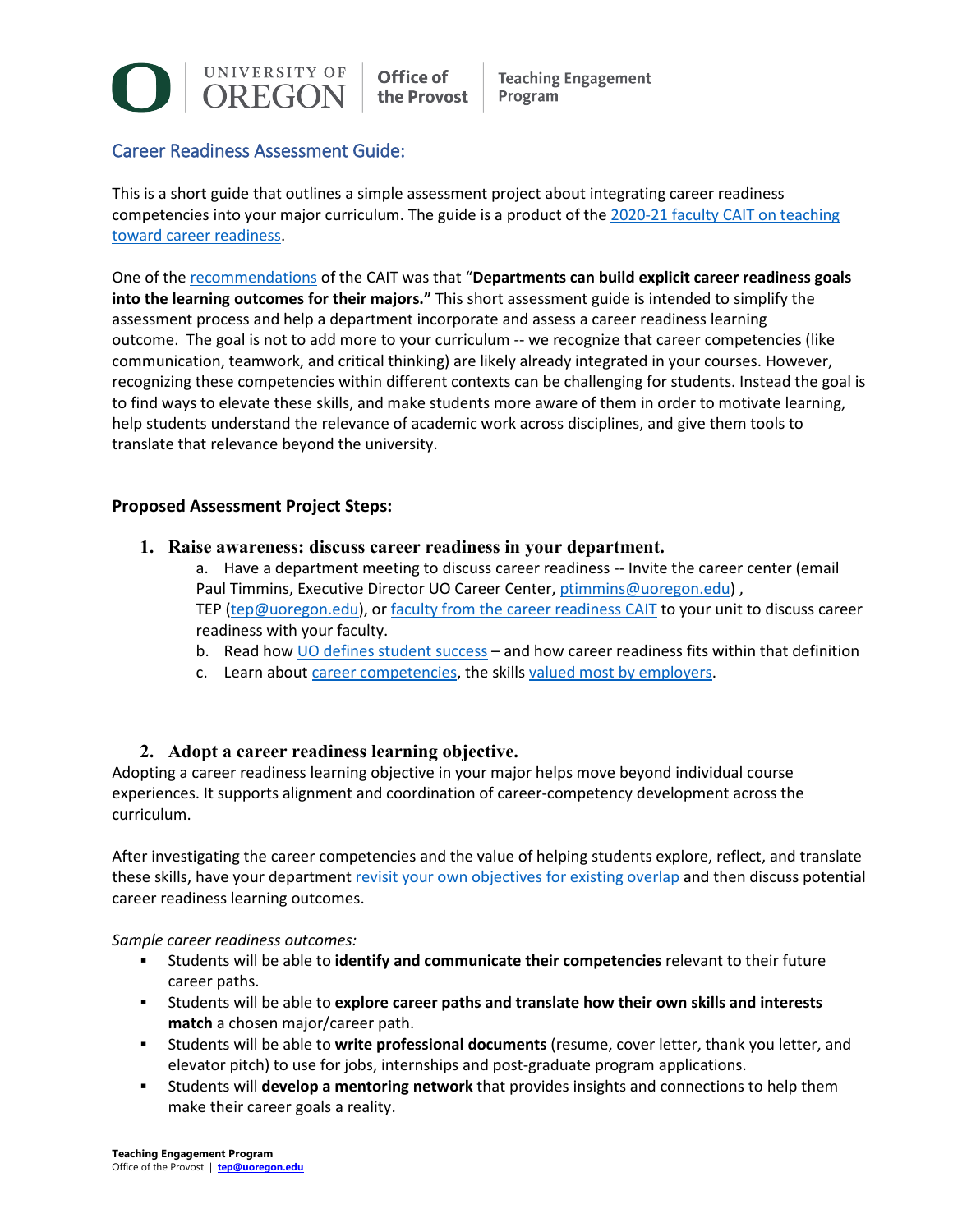Adopting a specific career readiness outcome paves the way for the next steps for you department, mapping how students develop that career competency through the curriculum, and providing an opportunity to assess how well your department is meeting its objective.

## **3. Map and embed career readiness objectives to your courses.**

The next step is to map your objective to your curriculum and consider areas where you may be able to more easily elevate career readiness competencies for students. Are there any classes where students are already meeting your objective? Is there an assignment that would provide a good opportunity to see if students can meet that objective?

#### **Find out what your department is already doing to develop career ready students.**

Survey faculty or students to find which competencies are found in your curriculum, in which courses, and to what extent. For example, many competencies are practiced in courses but students may not be able to name them or articulate how they are relevant to their careers.

See an [example survey here](https://oregon.qualtrics.com/jfe/form/SV_8uKQMKjKJXfq1kG) and contact Austin Hocker, ahocker@uoregon.edu, to customize it for your own department.

#### **Build in earlier opportunities for students.**

Early experiences with career readiness help students prepare for their career journey throughout their UO experience instead of at the end when they prepare to graduate. Embedding career readiness assignments earlier in your major curriculum can help students see the relevance of more courses to their future careers, can help students take advantage of other resources at UO that can help prepare them for their careers, and can help them choose other courses that can develop the skills they want to be successful in their careers.

For example, are there entry-level courses where your unit can embed career relevant assignments and reflections?

Can you have students [create a handshake account](https://career.uoregon.edu/handshake) to explore careers or explore offerings [in](https://hr.uoregon.edu/learning-development/linkedin-learning/linkedin-learning-create-your-account)  [LinkedIn learning](https://hr.uoregon.edu/learning-development/linkedin-learning/linkedin-learning-create-your-account) in an existing course?

#### **Map your curriculum.**

How do the career readiness experiences students have in your courses build upon each other as students' progress through the courses in your major? Are there gaps in which competencies students develop? Use a [curriculum mapping process](https://uoregon-my.sharepoint.com/:x:/g/personal/ahocker_uoregon_edu/EWY588zQQj5JpiJrVu9N-Q8BEsAIntzKhbxnYeU9FSYqTQ?e=NcyDKK) to identify where students are developing competencies and how those experiences may build on each other from one course to the next.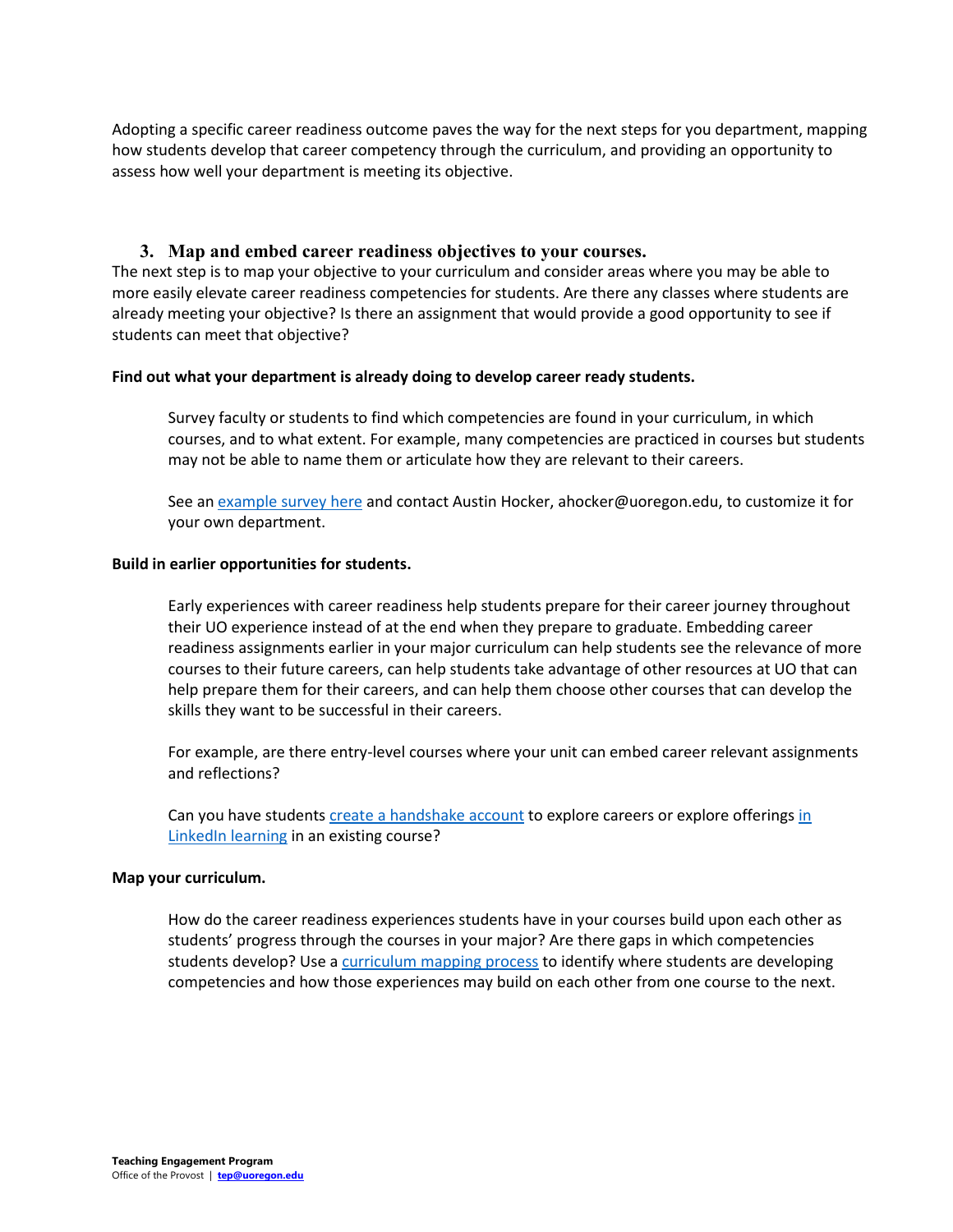## **4. Gather evidence about student's career readiness**

The next step of the assessment cycle is to gather evidence of whether students are meeting the career readiness goals you have set for them.

In alignment with the objective your department adopts, what would be appropriate evidence that students had met your objective? For example, if you want students to **identify and communicate their competencies**, student surveys, sample cover letters, or resumes could be appropriate sources of evidence. The data gathering process could draw from multiple sources including:

- **Direct evidence** from student coursework: Are there specific assignments where students can demonstrate the goals you have set for them? For example, students writing for an external audience, student presentations, students preparing resumes or other application materials.
- **Indirect evidence** from student surveys or focus groups asking students which competencies they develop, which are most relevant, and which are missing from their experiences.
- **Using existing data sources**: for example, you can request first destination survey results from your department or career outcomes data from UO students.

## **5. Interpret your findings and make a follow up plan.**

Have a department meeting or sub-committee (e.g. curriculum committee) interpret what you found. What do you notice? What additional information would help you understand if students were meeting your objective? Are there opportunities for improvement?

The goal of assessment is action, not just data! What will you do next with what you have learned? Do you want to make changes to your assessment plan? Are their opportunities to improve an assignment, a course, or some other co-curricular experience for students?

# **6. Submit your new objective and write your assessment report:**

If your department does adopt a career readiness outcome, submit your updated list of major learning objectives along with your annual assessment report. Department Learning objectives and assessment reports are posted to [the provost webpages.](https://provost.uoregon.edu/curriculum-assessment)

# *Drafted Report Template:*

## **Section 1: Learning Objectives Assessed for this Report**

This year, our department chose to [adopt/refine] a new learning objective related to career readiness:

• *Students will be able to… [share objective here]*

### **Section 2: Assessment Activities**

Our department met in Fall term to discuss the relevance of career competencies for our students…

- We wrote and adopted a new learning outcome *[briefly describe]*
- We identified where students are already experiencing career readiness opportunities and refined

our curriculum map to reflect our new outcome *[briefly describe]*